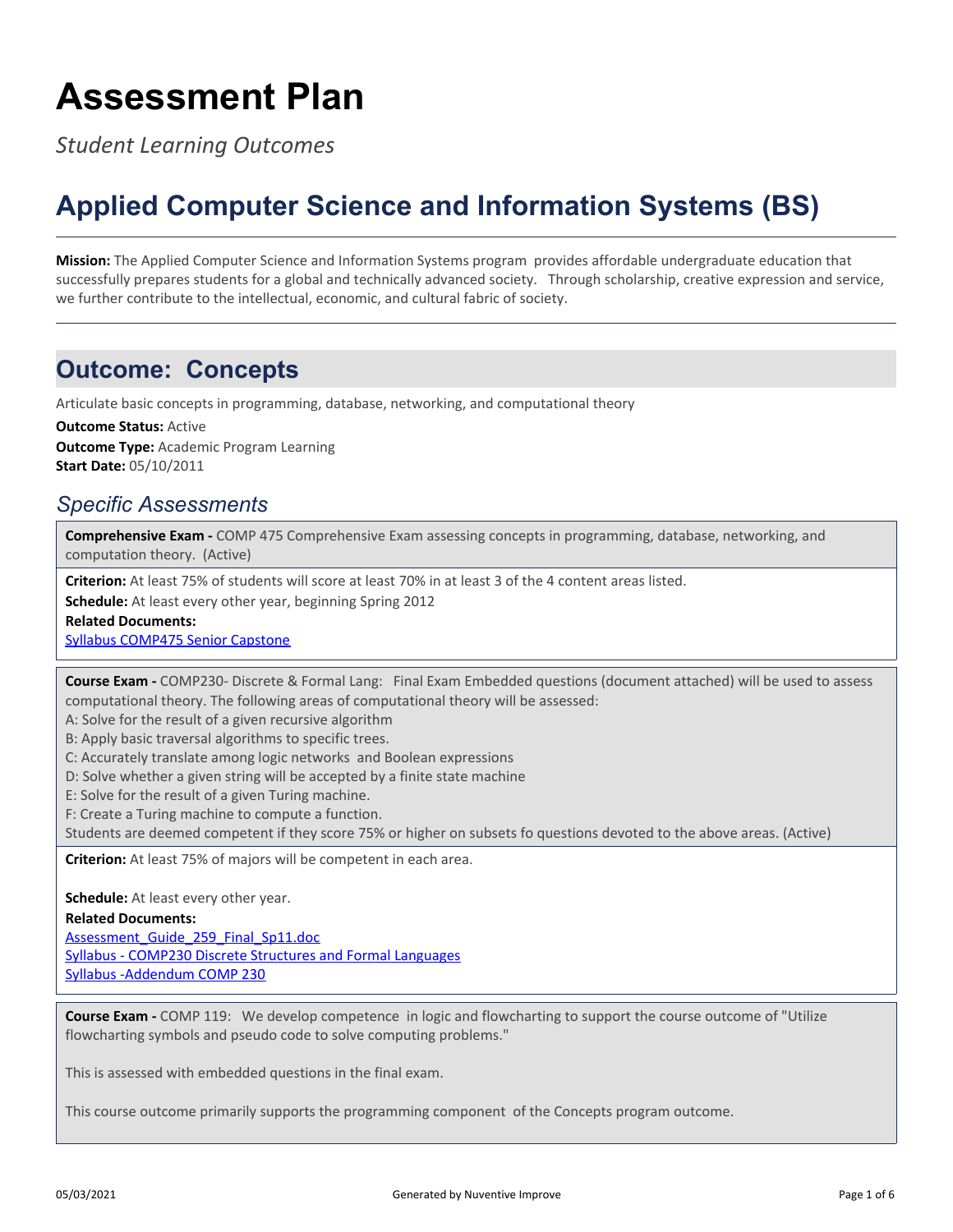In addition to this assessment, we also conduct a pre-test at the beginning of the semester. We also assess other skills (Math and Algebra) that do not directly map into this assessment plan. (Active)

**Criterion:** At the end of the semester over 75% of students scoring better than 75% in Logic & Flowcharts.

**Schedule:** At least every two years

**Related Documents:** Survey pt Fin d2l.csv [Syllabus - COMP119 Introduction to Computing and Problem Solving](https://lhuptracdat.passhe.edu:443/tracdat/viewDocument?y=haN7k1vpskAK) [Syllabus -Addendum COMP 119](https://lhuptracdat.passhe.edu:443/tracdat/viewDocument?y=4yivB9aEAKCg) [119 Pretest Fall 2011](https://lhuptracdat.passhe.edu:443/tracdat/viewDocument?y=gEWnB3d5jAG8)

**Course Assignment(s) -** COMP255 Database Design:

These course outcomes primarily support the Data Base component of the Concepts program outcome.

3 Course Objectives:

A: Conceptual Data Models assessed with embedded question 35 on Test 2

B: SQL - DDL assessed with embedded questions 24-26 Test 2

C: SQL - DML assessed with embedded questions 28-34 Test 2 (Active)

**Criterion:** At least 75% of students score above 75%

**Schedule:** At least every other year.

**Related Documents:**

[Syllabus - COMP255 Database Design](https://lhuptracdat.passhe.edu:443/tracdat/viewDocument?y=RvJZtaynwyT8) [Syllabus -Addendum COMP 255](https://lhuptracdat.passhe.edu:443/tracdat/viewDocument?y=JcdpVmQRuQDl)

**Course Exam -** COMP200 Fundamentals of Networking

3 selected assessments

These course outcomes primarily support the Networking component of the Concepts program outcome.

#1. Define the layers of the TCP/IP protocol Stack

- #3. Describe the general layout of the Internet and operation of the Internet
- #4. Describe the structure and layout of a Local Area Network

These are assessed with embedded questions in the final exam (Active)

**Criterion:** At least 75% of students score above 75%

**Schedule:** At least every other year.

**Related Documents:**

[Syllabus - COMP200 Fundamentals of Networking](https://lhuptracdat.passhe.edu:443/tracdat/viewDocument?y=QSQoK8O9EZGb) [Syllabus - Addendum COMP 200](https://lhuptracdat.passhe.edu:443/tracdat/viewDocument?y=yE2TnyzduzNE)

**Course Exam -** COMP 160 This course outcome primarily supports the Programming component of the Concepts program outcome.

Course Objective #2: Understand the way a high level programming language works.

This is assessed with a set of embedded questions in the final exam. (Active)

**Criterion:** Criterion: At least 75% of students score above 75% on the set of embedded questions.

**Schedule:** Schedule: At least every other year.

**Related Documents:**

[Syllabus - COMP160 Programming I](https://lhuptracdat.passhe.edu:443/tracdat/viewDocument?y=nCZVKeglcvQQ) [Syllabus - Addendum COMP 160](https://lhuptracdat.passhe.edu:443/tracdat/viewDocument?y=8RO5jAZKXXBv)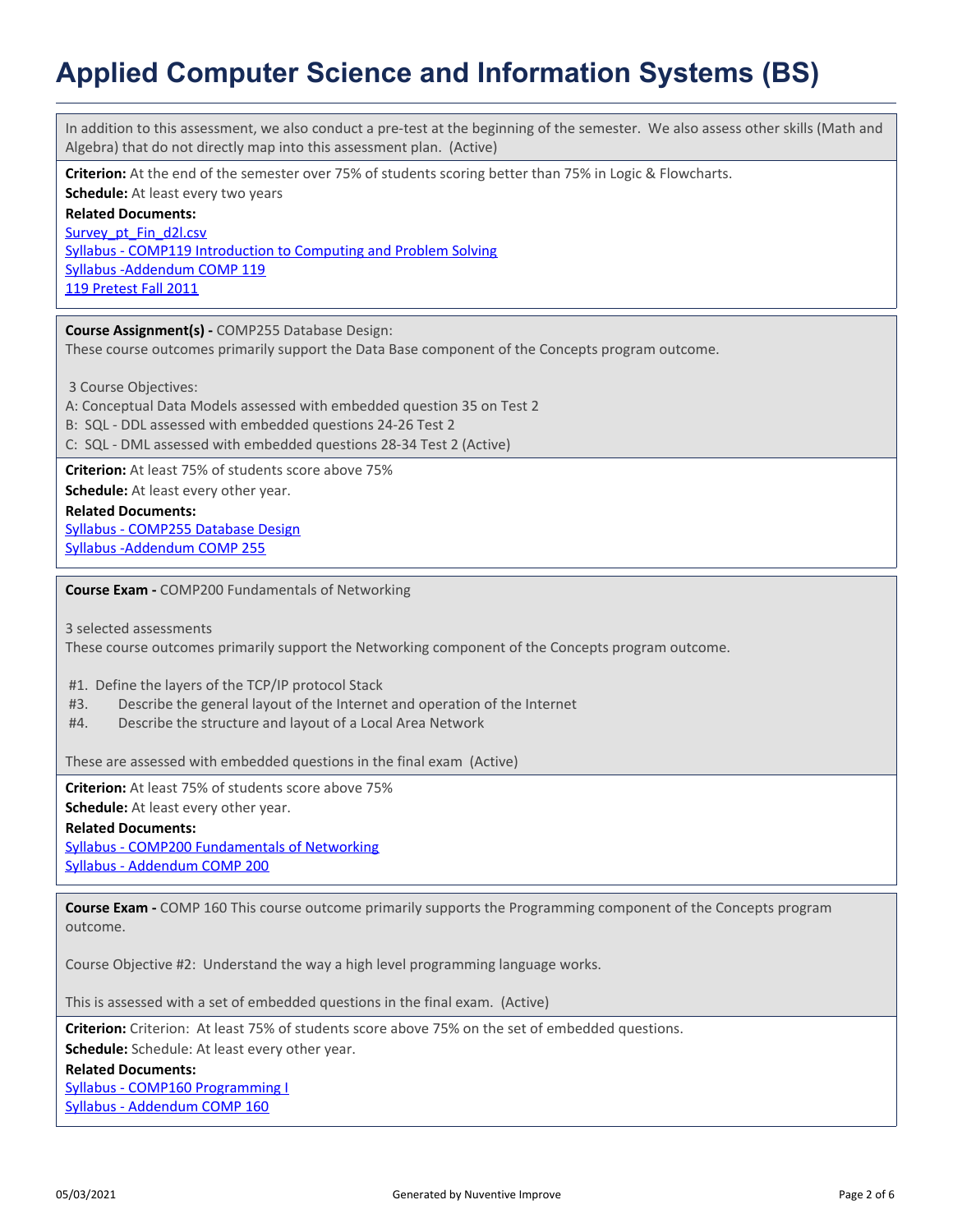**Course Assignment(s) -** COMP 202 addresses basic concepts in the use of hardware and some script programming. The course objectives are:

- 1. Create partitions on real and virtual storage devices
- 2. Install and configure operating systems and application software
- 3. Configure the OS environments, and implement user access and security
- 4. Write simple shell scripts to perform routine systems administration tasks (Active)

**Criterion:** At least 75% of students Succeed at at least 75% of the objectives

**Schedule:** At least every-other year

## **Outcome: Apply**

Apply information to solve basic problems in programming, database, networking, and computational theory

**Outcome Type:** Academic Program Learning **Start Date:** 05/10/2011 **Outcome Status:** Active

### *Specific Assessments*

#### **Course Assignment(s) -** COMP 160:

Course Objective #3 "Code, compile, debug, test and output elementary to intermediate level programs using a high level programming language."

This Course objective primarily supports the Programming component of the Apply program outcome.

This is assessed with a set of programming assignments. (Active)

**Criterion:** At least 75% of students successfully complete at least 75% of the assignments **Schedule:** Data gathered at least every other year.

**Related Documents:** [Syllabus - Addendum COMP 160](https://lhuptracdat.passhe.edu:443/tracdat/viewDocument?y=8RO5jAZKXXBv) [Syllabus - Addendum COMP 160](https://lhuptracdat.passhe.edu:443/tracdat/viewDocument?y=8RO5jAZKXXBv) [Programming Assignment - Branching](https://lhuptracdat.passhe.edu:443/tracdat/viewDocument?y=Mc78X2XVnJax)

**Capstone Assignment/Project -** COMP475: Senior capstone project (Active)

**Criterion:** At least 75% of student projects evaluated as successful.

**Schedule:** At least every other year, beginning Spring 2012

**Related Documents:**

[Syllabus COMP475 Senior Capstone](https://lhuptracdat.passhe.edu:443/tracdat/viewDocument?y=WR5PQllDv7pJ)

**Course Assignment(s) -** COMP 255: Assessment of database design skill using homework assignments (consisting of a DB project design and implementation) (Active)

**Criterion:** At least 75% of students develop satisfactory assignments.

**Schedule:** At least every-other year

## **Outcome: Writing**

Demonstrate the ability to clearly communicate ideas in writing

**Outcome Type:** Academic Program Learning **Start Date:** 05/10/2011 **Outcome Status:** Active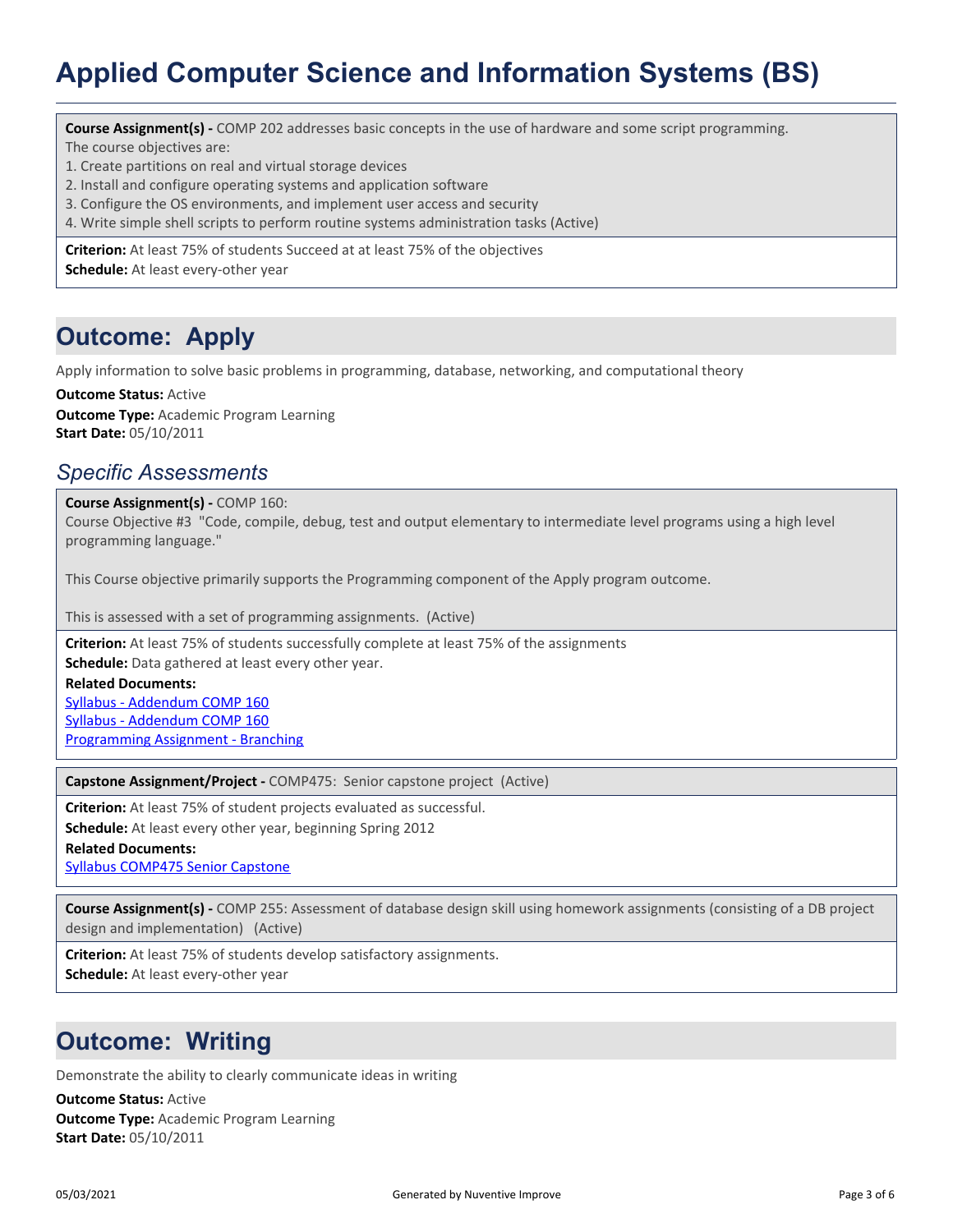### *Specific Assessments*

**Course Assignment(s) -** COMP 220 Writing Assignment (Active)

**Criterion:** At least 75% Score at least 3 on at least 4 of the 5 categories On the Writing Rubric.

**Schedule:** At least every other year.

**Related Documents:**

[WE Rubric](https://lhuptracdat.passhe.edu:443/tracdat/viewDocument?y=eJAUowgdV8B5)

[Syllabus COMP 220 Contemporary Issues in computing](https://lhuptracdat.passhe.edu:443/tracdat/viewDocument?y=z99nV3KymD56)

**Other - COMP 304 : Writing assignment (Active)** 

**Criterion:** At least 75% Score at least 3 on at least 4 of the 5 categories on the Writing Rubric. **Schedule:** At least every other year

**Other - COMP 405 : Writing assignment (Active)** 

**Criterion:** At least 75% Score at least 3 on at least 4 of the 5 categories on the Writing Rubric.

**Schedule:** At least every other year

## **Outcome: Verbal**

Demonstrate the ability to clearly communicate ideas verbally

**Outcome Type:** Academic Program Learning **Start Date:** 05/10/2011 **Outcome Status:** Active

### *Specific Assessments*

**Course Assignment(s) -** 220: Student oral presentation. Speaking in front of class & use of slides/visual aids. (Active)

**Criterion:** At least 75% of students score at a 3 or above on at least 5 of the 6 standards on the Oral Communication (OC) Rubric. **Schedule:** At least every other year.

#### **Related Documents:**

[Oral Communication \(OC\) Rubric](https://lhuptracdat.passhe.edu:443/tracdat/viewDocument?y=h5a28JmnSVLy) [Syllabus COMP 220 Contemporary Issues in computing](https://lhuptracdat.passhe.edu:443/tracdat/viewDocument?y=z99nV3KymD56)

**Capstone Assignment/Project -** COMP475: Student oral presentation. Speaking in front of class & use of visual aids. (Active)

**Criterion:** At least 75% of students score at a 3 or above on at least 5 of the 6 standards on the Oral Communication (OC)

**Related Documents:** [Oral Communication \(OC\) Rubric](https://lhuptracdat.passhe.edu:443/tracdat/viewDocument?y=h5a28JmnSVLy) [Syllabus COMP475 Senior Capstone](https://lhuptracdat.passhe.edu:443/tracdat/viewDocument?y=wHMz3A44KtNn) Rubric. **Schedule:** At least every other year.

## **Outcome: Teamwork**

Demonstrate the ability to effectively work in a team

**Outcome Status:** Active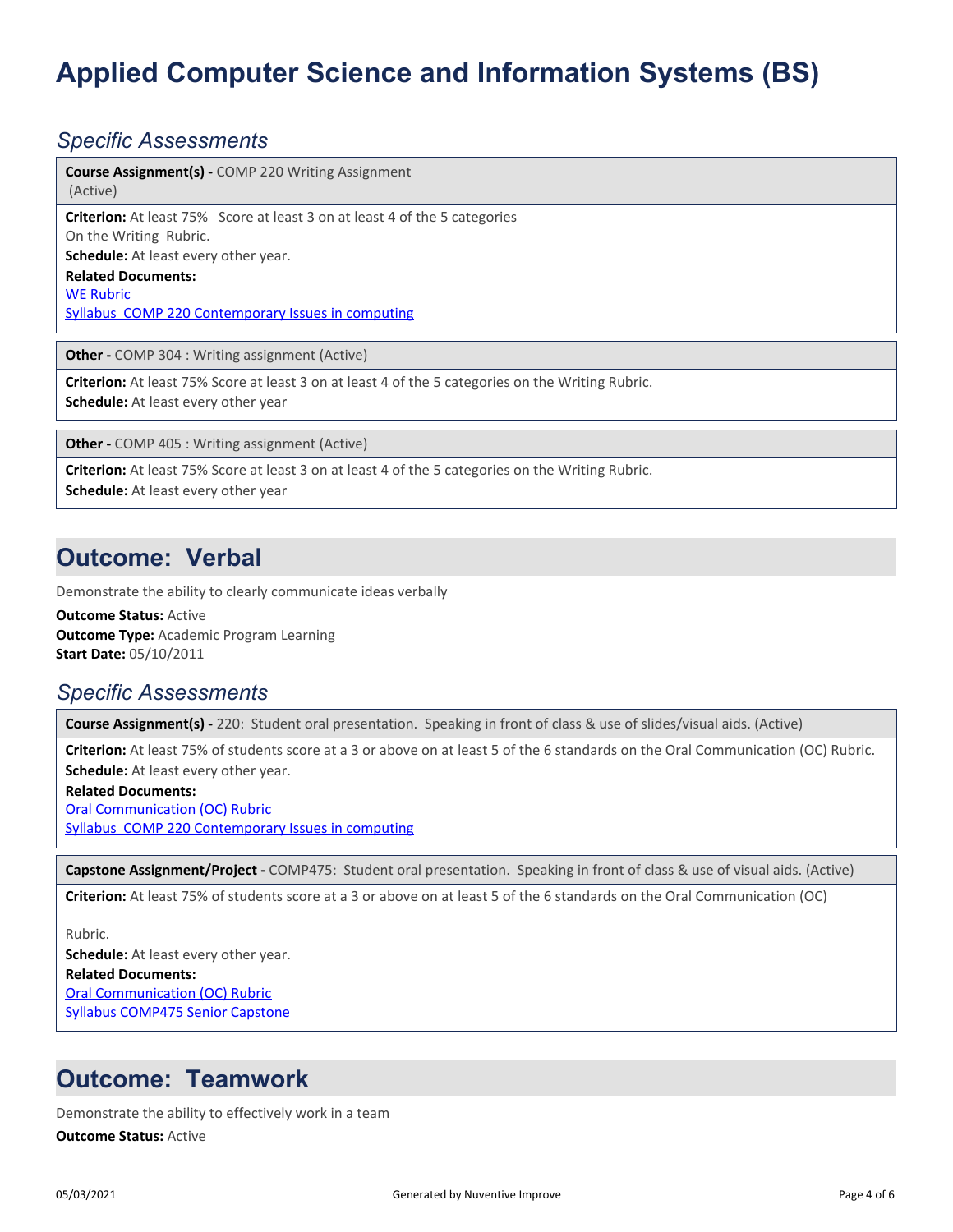**Outcome Type:** Academic Program Learning **Start Date:** 05/10/2011

#### *Specific Assessments*

**Course Assignment(s) -** COMP 220 Work productively in teams for group presentations (Active)

**Criterion:** At least 75% of students score at least an average of 2.5 (equally weighted over the 8 categories) on the Teamwork Rubric

**Schedule:** At least every other year.

#### **Related Documents:**

[Teamwork Rubric](https://lhuptracdat.passhe.edu:443/tracdat/viewDocument?y=41an4bEYMhH5)

**Other -** COMP 255 Teamwork Work productively in teams on a project (Active)

**Criterion:** At least 75% of students score at least an average of 2.5 (equally weighted over the 8 categories) on the Teamwork Rubric

**Schedule:** At least every other year

**Course Assignment(s) -** COMP 305: Work productively in teams for one or more group assignments. (Active)

**Criterion:** At least 75% of students score at least an average of 2.5 (equally weighted over the 8 categories) on the peer evaluation Teamwork Rubric.

**Related Documents:**

[COMP305\\_peer\\_GroupRubric.doc](https://lhuptracdat.passhe.edu:443/tracdat/viewDocument?y=qtsFVs2zSTfn)

**Rubric -** COMP 475 Teamwork Survey Rubric (Active)

**Criterion:** A formal teamwork survey for students to evaluate their teammates.

The evaluation was based on the 8 categories in the standard department teamwork rubric.

The overall evaluation is that a student falls below the standard if rated below the top 2 scores in at least 3 of the 8 categories.

**Related Documents:** [Teamwork Rubric](https://lhuptracdat.passhe.edu:443/tracdat/viewDocument?y=41an4bEYMhH5) **Schedule:** ideally at least every other year

## **Outcome: Ethics**

Demonstrate the ability to think critically regarding ethical issues related to technology use in society

**Outcome Type:** Academic Program Learning **Start Date:** 05/10/2011 **Outcome Status:** Active

### *Specific Assessments*

**Course Assignment(s) -** COMP220: Paper addressing the ethical issues of a relevant topic. (Active)

**Criterion:** At least 75% of students exhibit sound critical thinking regarding ethical issues related to the use of technology in society.

**Schedule:** At least every other year.

#### **Related Documents:**

[Paper Ethics Rubric](https://lhuptracdat.passhe.edu:443/tracdat/viewDocument?y=8DMbzU45VRMk) [Syllabus COMP 220 Contemporary Issues in computing](https://lhuptracdat.passhe.edu:443/tracdat/viewDocument?y=z99nV3KymD56)